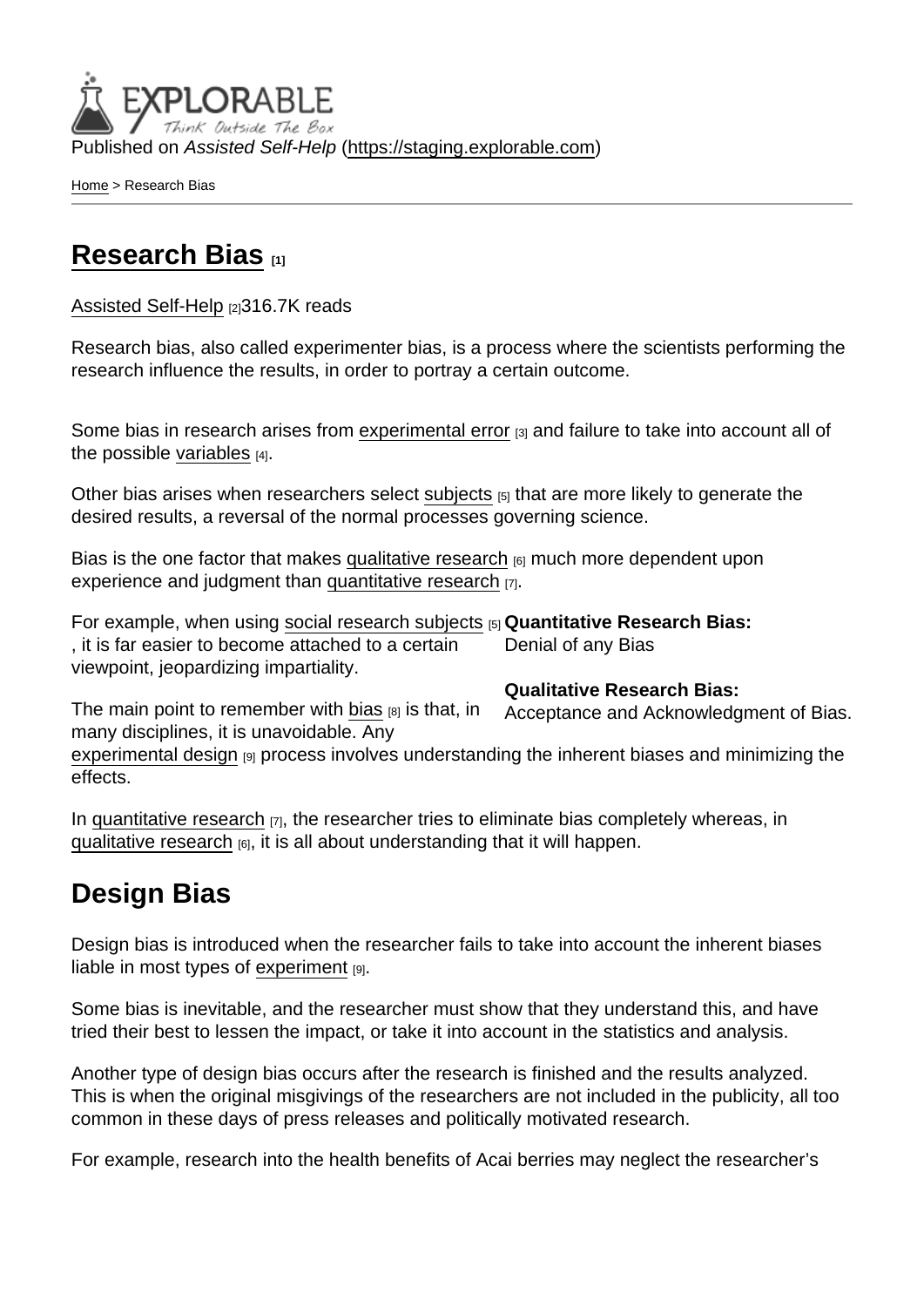awareness of limitations in the sample group. The group tested may have been all female, or all over a certain age.

## Selection/Sampling Bias

[Sampling bias](https://staging.explorable.com/sampling-error) [10] occurs when the process of sampling actually introduces an inherent bias into the study. There are two types of sampling bias, based around those samples that you omit, and those that you include:

#### Omission Bias

This research bias occurs when certain groups are omitted from the sample. An example might be that ethnic minorities are excluded or, conversely, only ethnic minorities are studied.

For example, a study into heart disease that used only white males, generally volunteers, cannot be extrapolated to the entire population, which includes women and other ethnic groups.

Omission bias is often unavoidable, so the researchers have to incorporate and account for this bias in the experimental design.

Inclusive Bias

Inclusive bias occurs when samples are [selected for convenience](https://staging.explorable.com/convenience-sampling) [11].

This type of bias is often a result of convenience where, for example, volunteers are the only group available, and they tend to fit a narrow demographic range.

There is no problem with it, as long as the researchers are aware that they cannot extrapolate the results to fit the entire population. Enlisting students outside a bar, for a psychological study, will not give a fully representative group.

## Procedural Bias

Procedural bias is where an unfair amount of pressure is applied to the subjects, forcing them to complete their responses quickly.

For example, employees asked to fill out a [questionnaire](https://staging.explorable.com/survey-research-design) [12] during their break period are likely to rush, rather than reading the questions properly.

Using students forced to volunteer for course credit is another type of research bias, and they are more than likely to fill the survey in quickly, leaving plenty of time to visit the bar.

#### Measurement Bias

Measurement bias arises from an [error](https://staging.explorable.com/systematic-error)  $[13]$  in the data collection and the process of measuring.

In a quantitative experiment, a faulty scale would cause an instrument bias and invalidate the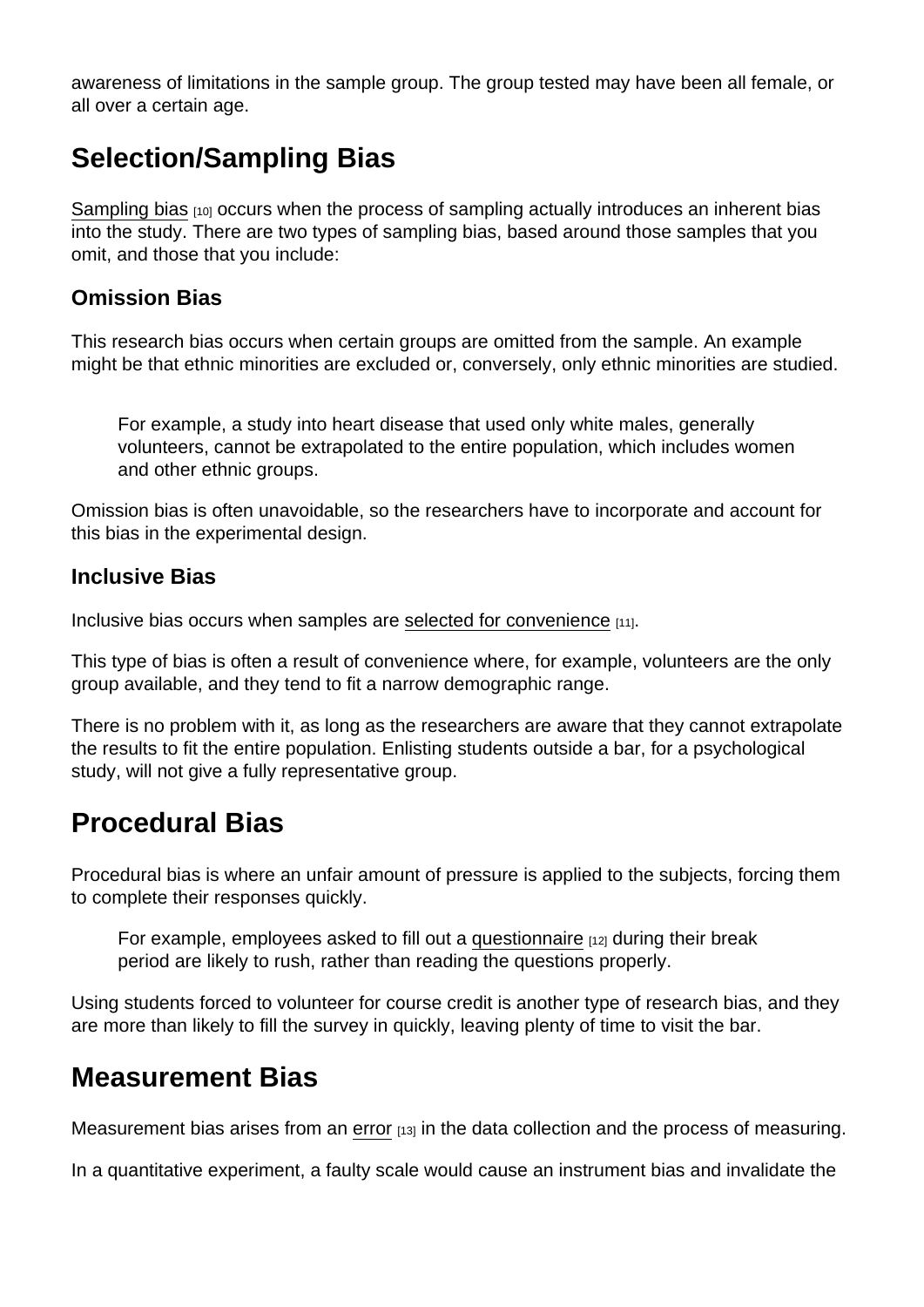entire experiment. In qualitative research, the scope for bias is wider and much more subtle, and the researcher must be constantly aware of the problems.

Subjects are often extremely reluctant to give socially unacceptable answers, for fear of being judged. For example, a subject may strive to avoid appearing homophobic or racist in an interview.

This can skew the results, and is one reason why researchers often use a combination of interviews, with an anonymous questionnaire, in order to minimize measurement bias.

- Particularly in participant studies, performing the research will actually have an effect upon the behavior of the sample groups. This is unavoidable, and the researcher must attempt to assess the potential effect.
- Instrument bias is one of the most common sources of measurement bias in quantitative experiments. This is the reason why instruments should be properly calibrated, and multiple samples taken to eliminate any obviously flawed or aberrant results.

#### Interviewer Bias

This is one of the most difficult research biases to avoid in many quantitative experiments when relying upon interviews.

With interviewer bias, the interviewer may subconsciously give subtle clues in with body language, or tone of voice, that subtly influence the subject into giving answers skewed towards the interviewer's own opinions, prejudices and values.

Any [experimental design](https://staging.explorable.com/design-of-experiment)  $[14]$  must factor this into account, or use some form of anonymous process to eliminate the worst effects.

See how to avoid this: [Double Blind Experiment](https://staging.explorable.com/double-blind-experiment) [15]

## Response Bias

Conversely, response bias is a type of bias where the subject consciously, or subconsciously, gives response that they think that the interviewer wants to hear.

The subject may also believe that they understand the experiment and are aware of the expected findings, so adapt their responses to suit.

Again, this type of bias must be factored into the [experiment](https://staging.explorable.com/conducting-an-experiment)  $[16]$ , or the amount of information given to the subject must be restricted, to prevent them from understanding the full extent of the [research](https://staging.explorable.com/what-is-research) [17].

# Reporting Bias

Reporting Bias is where an error is made in the way that the results are disseminated in the [literature](https://staging.explorable.com/what-is-a-literature-review) [18]. With the growth of the internet, this type of bias is becoming a greater source of concern.